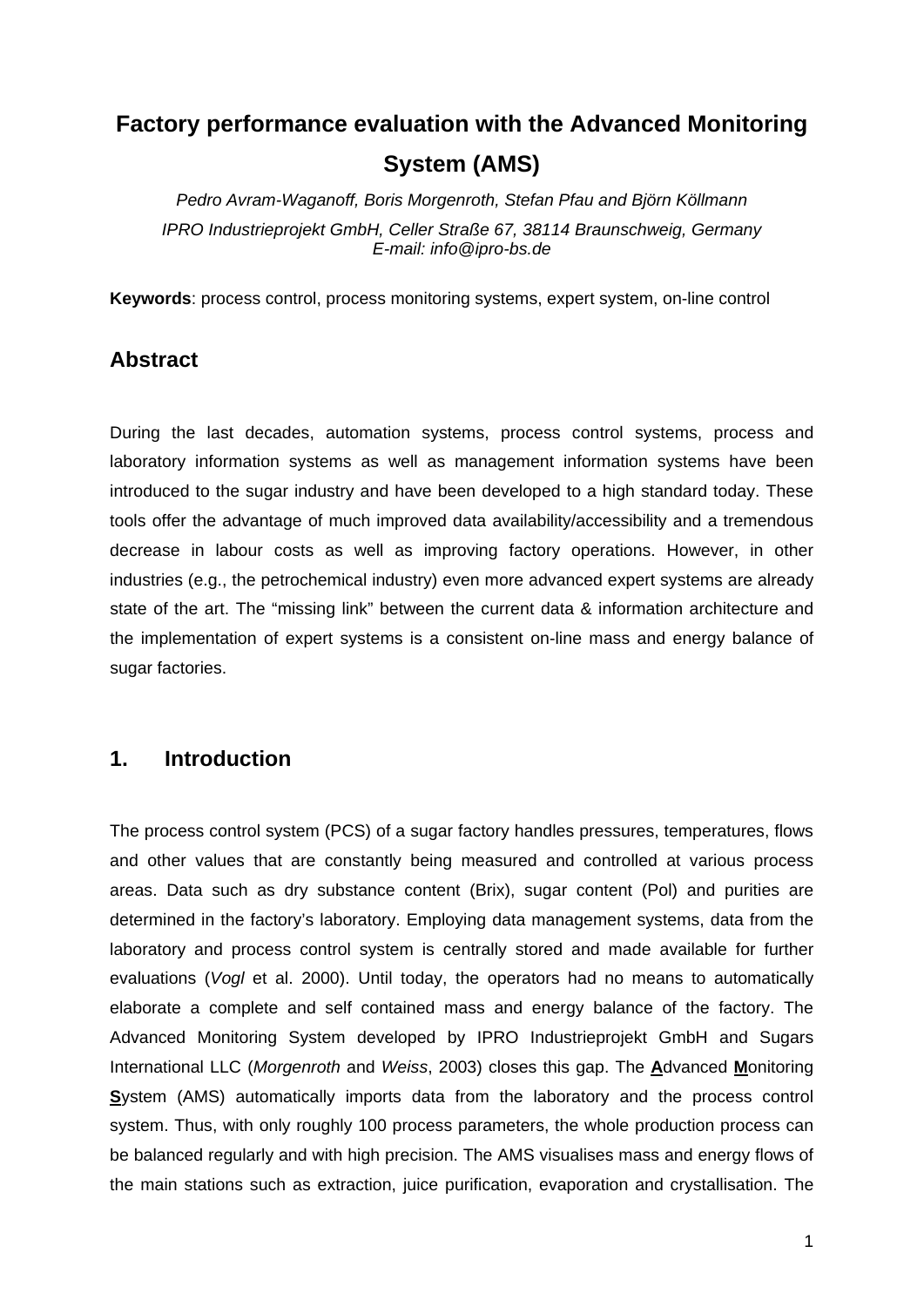operator reaches a much improved transparency of the whole process with the possibility of direct and fast optimisation.

### **2. Functional description of the AMS**

Figure 1 gives an overview about the data processing by the AMS. Data from the laboratory and the process control system are automatically collected in a Process Data Acquisition System (PDAS). The decisive data for the simulation is converted into a XML file (e**X**tensible **M**arkup **L**anguage) and subsequently transferred to the AMS simulation model especially created for each factory. The simulation software is Sugars<sup>TM</sup> in combination with Microsoft® Visio®. Future applications are intended to export data from the AMS into an Expert system which is able to manage the data for further calculations.



**Figure 1:** Data import with the Advanced Monitoring System

Prior to being imported to the Sugars™ model, measured data will be checked for plausibility. If the actual value ranges within laid down tolerance limits, the value will be read in. If it is outside the limits, either the lower or the upper tolerance value will be read, in order to balance at all. Additionally, an "Error report" will be initiated showing breaches of tolerances. Should errors occur during the data exchange between the XML-file and the AMS, this will be displayed as well. Additionally, in Sugars<sup>TM</sup> the newly read data will be compared with previously processed data establishing a "Comparison Report" and proportional deviations will be calculated and shown. With this the operator has the possibility to observe operational changes.

Figure 2 shows an excerpt from a simulation model of an evaporation plant with 5 effects. The Sugars<sup>TM</sup> model displays the actual balance of the particular factory. This model shows among others the demand of exhaust steam with 128,48 t/h and a pressure of 220 kPa.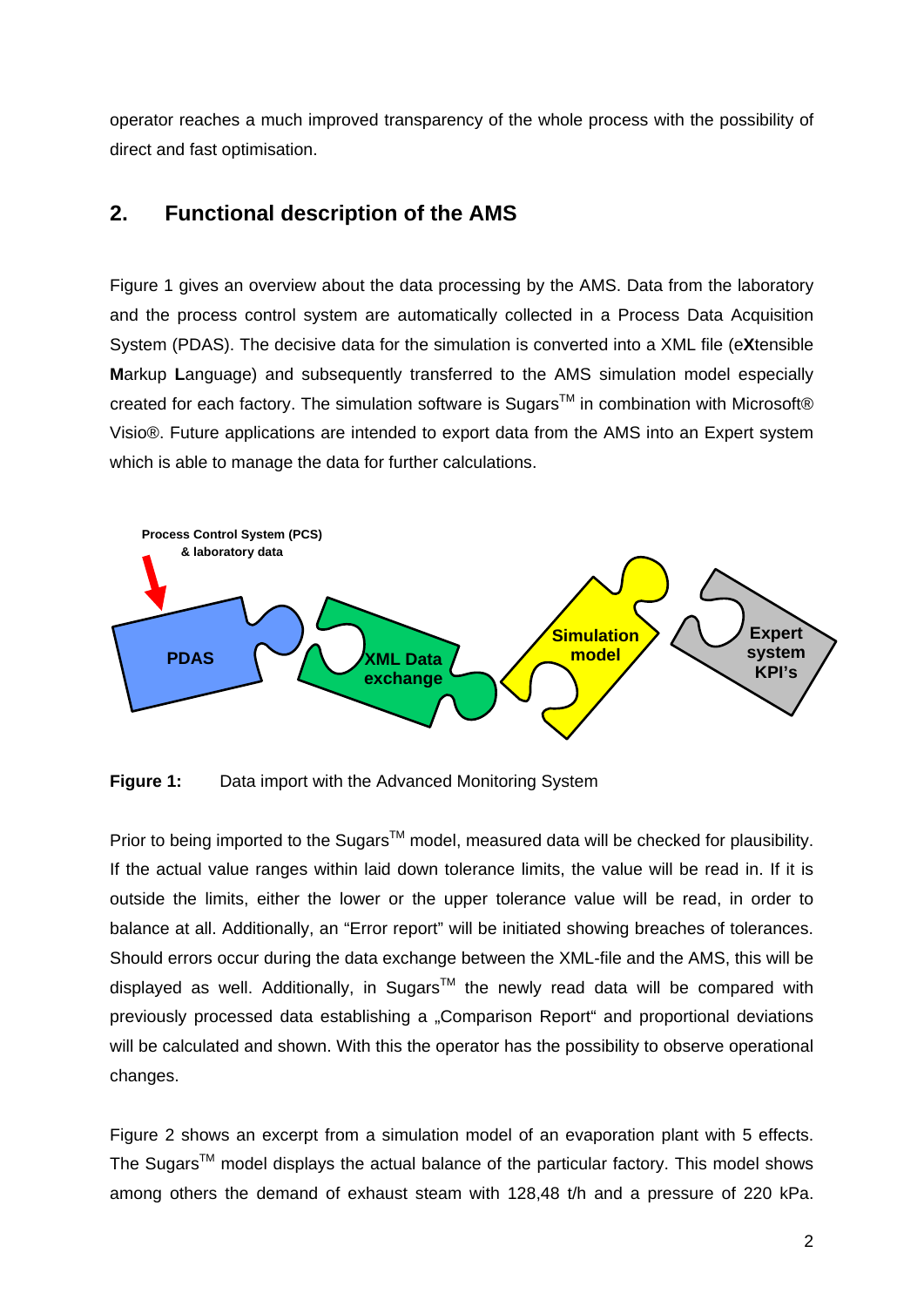Apart from that, the mass flows of vapour I to V to each consumer will be verified with actually measured data. Process data, i.e. dry substance contents, temperatures, etc. of juices in the evaporation station as well as condensate and vapour temperatures will be balanced and shown.



**Figure 2:** Excerpt from a simulation model of an evaporation station, 5 effects

The figure 3 shows an excerpt from a sugar house model of a factory. With the AMS, sugar crystal losses occurring in a centrifugal can be easily detected. This information could lead to timely decisions on the need to replace faulty screens, for example or indicate other problems within the sugar boiling station.

A fundamental problem regarding approximation to a true on-line balance is the different measuring intervals for various process data. Whereas, for temperatures, pressures and for example the cane mass flow values are usually recorded, e.g. every twenty seconds, the analytical data (dry substance, purities, etc.) is only available in an hourly rhythm or even much larger intervals. The on-line measurement of analytical data is, even today, not developed far enough as to measure all values precisely on-line. Apart from that, the costs for on-line measuring instruments today are still very high. The intervals for every measurement can be chosen freely with the AMS and thus be adapted easily to the factory system. The consideration of product retention times can have positive effects on the accuracy, as the non-sugar load brought into the process has a retention time of up to three days until discharged with the molasses.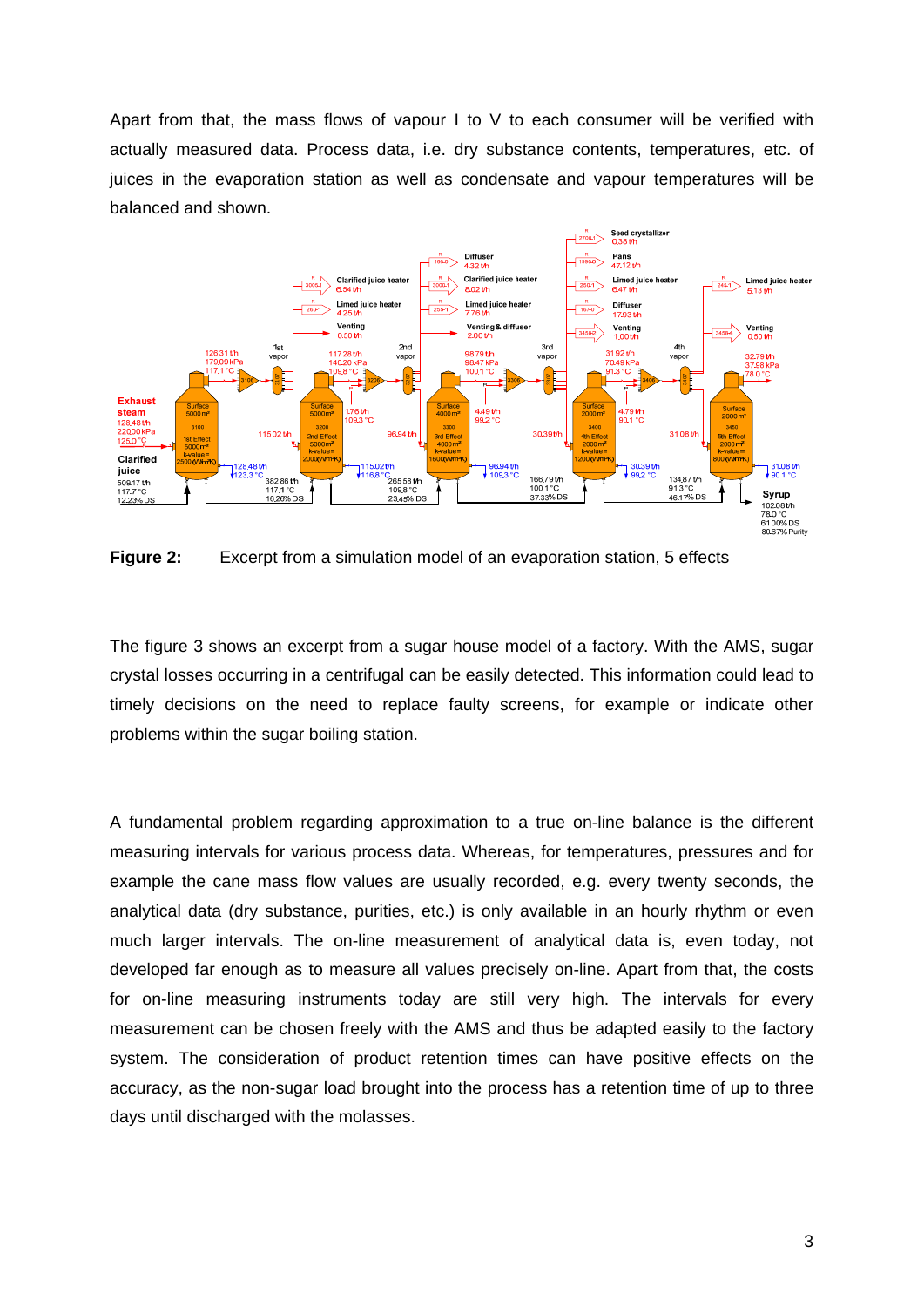

**Figure 3:** Excerpt from a sugar house simulation model

Further advantages of the AMS/Sugars<sup>TM</sup> are: high flexibility, adjustment at any time or to new operating conditions and its simple installation and mode of operation. The specially designed Sugars<sup>™</sup> model balancing and graphical displaying the factory operation can also be helpful to the management concerning decisions on capital investments. By means of variations of the Sugars<sup>™</sup> model, many different proposals can be simulated providing an optimised result.

The XML-file with the actual process data can also be transmitted via Internet and thus allows the possibility of absentee diagnosis.

# **3. First experiences in Brazilian cane sugar factories with the AMS**

With the installation of an Advanced Monitoring System in three Brazilian cane sugar factories, first experiences have been made and flawless function has been proven. The AMS offers the factory management a permanent mass and energy balance of the whole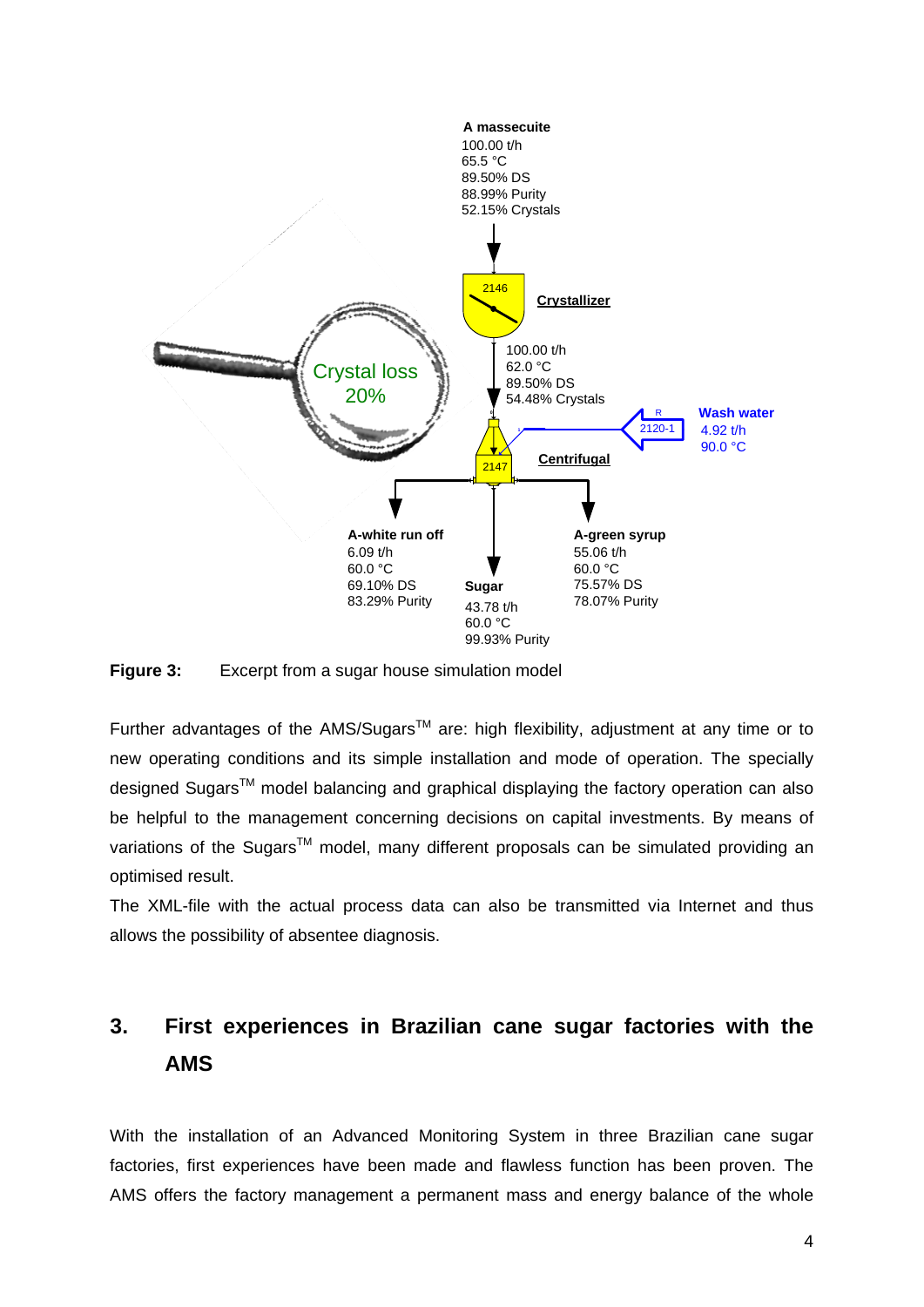production process (transparent factory). Balance periods of 12 h or 24 h have proven to be reliable. A balance variant with process data collected at 15 minute intervals and the analytical data collected at a 12 hours interval produces also good results, but makes the system more sensitive to disruptions. The existing process data management system had to be adjusted to the demands of the AMS. The access to laboratory data whenever wanted meaning a free choice of the interval for balancing - was not possible at first and had to be adjusted.

# **4. Outlook**

Cutting down the data flood by introducing the AMS to only about 100 parameters needed for balancing the process allows, in the medium term, a significant reduction of measuring points in the PCS and in the laboratory, as virtually all operation relevant parameters can be calculated with the program. However, the demands on accuracy of the parameters used for balancing are high. Today, AMS data can be transferred directly into the data management system of the factory and calculated process values can be displayed in the factory PCS allowing the operating team an improved overview of the process. The "over-automation" sometimes observed in certain factories can be stopped and investment and maintenance costs can be lowered. Above all, we regard the AMS only as a necessary intermediate step for the implementation of expert systems.

Key performance indexes (KPI's) such as the k-values of heat exchangers and evaporators determined with the system could then be compared deliberately with benchmark data. Following this, for example automatic cleaning orders could be given and a multitude of other functions are conceivable. Another important KPI is the centrifugal sugar crystal loss due to dissolving of crystals that can be monitored directly with the system.



**Figure 4:** Handling sequence of Key Performance Indexes (KPI's) of chosen equipment or process steps by means of the AMS